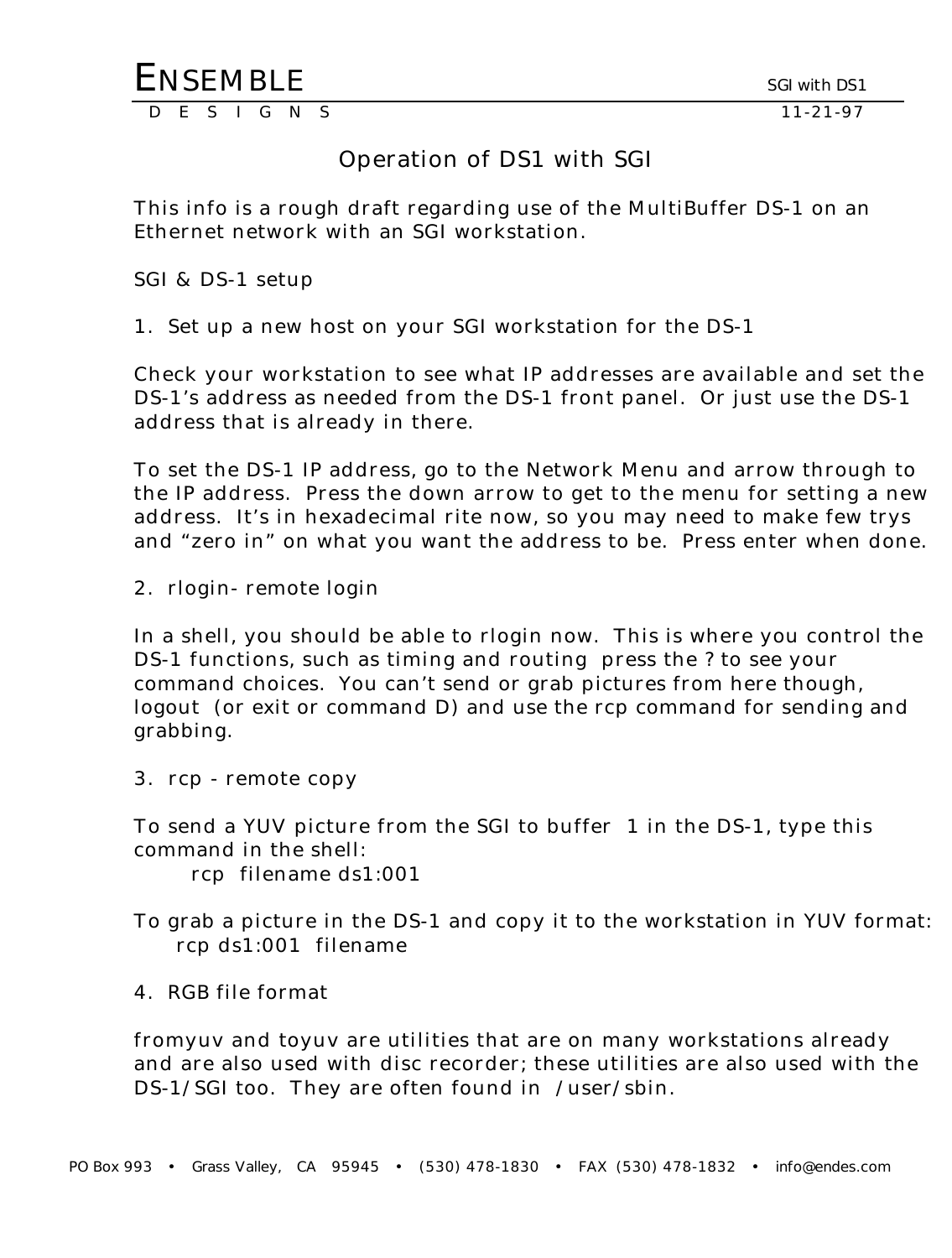| <b>ENSEMBLE</b> |  |  |  | SGI with DS1 |
|-----------------|--|--|--|--------------|
| DFSIGNS         |  |  |  | 11-21-97     |

To change a picture you grabbed from YUV (the DS-1's format) to RGB (the SGI's format and the one you can easily view on the SGI screen): fromyuv existing.filename new.file.name

To change an RGB file to YUV: toyuv existing.filename new.file.name

4. Shell scripts

You can make scripts and iconize them to simplify your usage. Here are some examples:

For sending YUV files to the DS-1:

jot ds1buf1

In the jot window type:

rcp \$1 ds1:001 where \$1 is the temporary name for the picture

Then close the window. You may need to check the permissions for this script:

ls -l ds1buf1

If you need to change the permissions to allow reading and writing, to make it executable:

chmod +x ds1buf1 where chmod is change mode

Now you can drag the icon on the desktop for use. Drag and drop a YUV file onto he icon and the picture should auto send to the DS-1.

For a script that lets you drag and drop RGB files:

toyuv \$1 temp rcp temp ds1:001